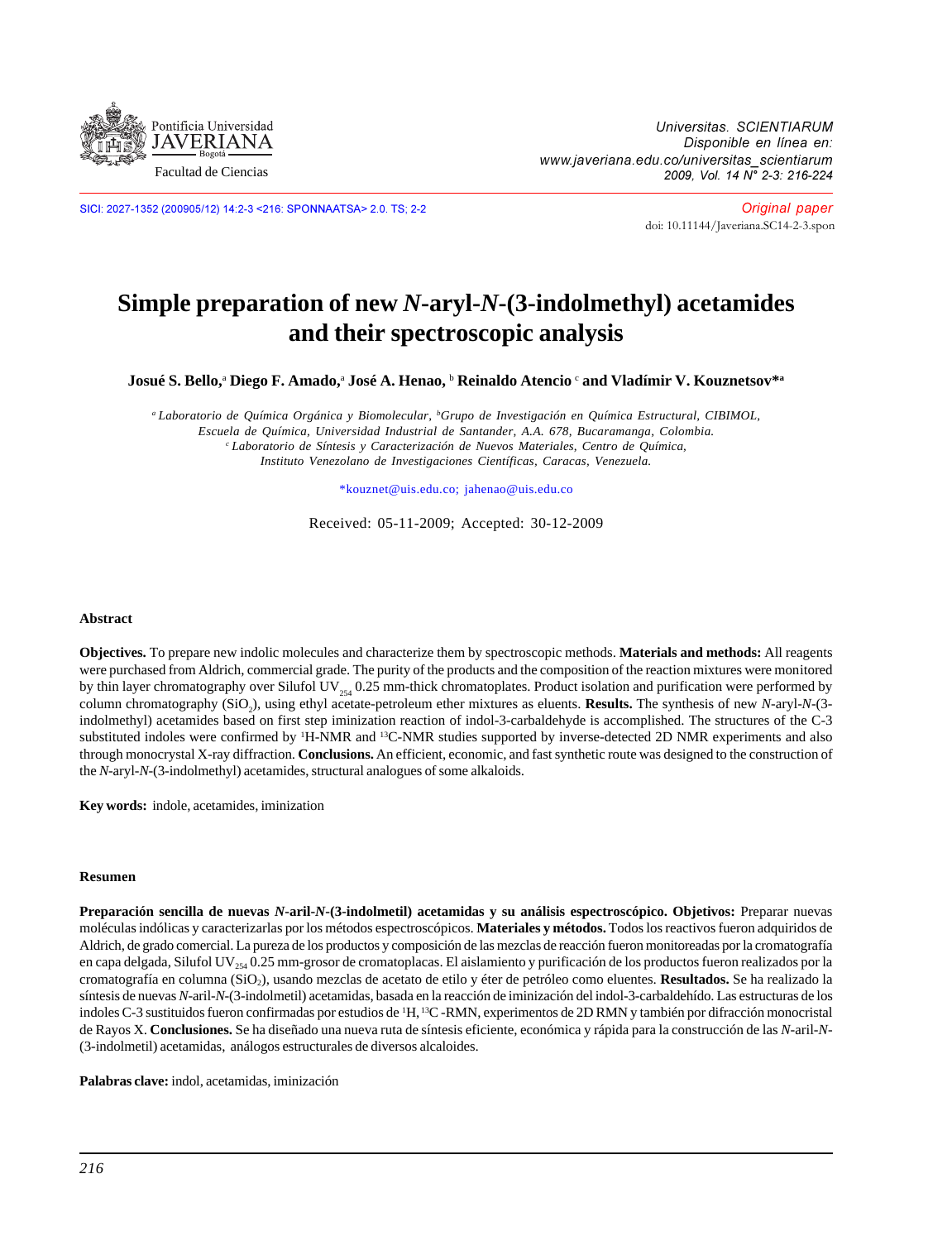#### **Resumo**

**Preparação simples de novas** *N-***aril***-N-***(3-indolmetil)acetamidas e sua análise espectroscópica. Objetivos.** Preparar novas moléculas indólicas e caracterizar-las através de métodos espectroscópicos. **Materiais e métodos.** Todos os reagentes foram obtidos de Aldrich, de tipo comercial. A pureza dos produtos e a composição das misturas de reação foram monitoradas por cromatografia em camada fina, Silufol UV<sub>254</sub> 0,25 mm de espessura das cromatoplacas. O isolamento e a purificação dos produtos foram feitos através de cromatografia em coluna (SiO2), utilizando misturas de acetato de etila e éter de petróleo como eluente. **Resultados.** Realizou-se a síntese de novas *N-*aril*-N*-(3-indolmetil)acetamidas, baseada na reação de iminización do indol-3-carbaldeído. As estruturas dos indóis C-3 substituídos foram confirmadas por estudos de 1 H, 13C -RMN, experimentos de 2D RMN e também por difração monocristal dos Rayos X. **Conclusões.** Desenhou-se una nova rota de síntese eficiente, econômica e rápida para a construção das *N*-aril-*N*-(3-indolmetil) acetamidas, análogos estruturais de vários alcalóides.

**Palavras-chave:** indol, acetamidas, iminização

## Introduction

The research of the indol chemistry has been and still is one of the most active areas of heterocyclic chemistry. In recent years, much interest has been attracted to the preparation of substituted indoles due to their numerous biologically significant activities.<sup>1</sup> The 3-indolylmethanamine derivatives **1** were the important intermediates of the natural and natural-like products, such as hydro-γcarboline and pyrido $[4,3-b]$ indole derivatives.<sup>2,3</sup> This 3indolyl methanamine motif is also embedded in numerous indole alkaloids from simple alkaloid gramine **2** to complex aspidospermine alkaloid **3**4,5 (**Figure 1**).



Figure 1. Relevant natural alkaloids derived from the 3 indolylmethanamine system.

As a result of their biological and synthetic importance, a variety of methods have been reported for the preparation of 3-substituted indoles, using indol or 3-indolcarboxyaldehyde as starting materials. Generally, the Mannich reaction<sup>6,7</sup> and the catalyzed Friedel-Crafts alkylation reactions of indoles<sup>8-11</sup> are considered as a powerful carboncarbon bond process to afford the 3-indolylmethanamine derivatives **1**. However, another synthetic route to these compounds by using 3-indolcarboxyaldehyde via its imino derivatives formation is valid. This route has been employed by our laboratory, which recently started an own medicinal program directed to small molecules for drug

delivery. We were particularly interested in 3-indolylmethanamine derivatives molecules that could serve as useful precursors to many drug-like indolic compounds in our quest for compounds with antiparasitic properties.12-14 To the best of our knowledge, a simple preparation of new (3 indolmethyl) acetamide and (1-acetylindolmethyl-3) acetamide regulating only a solvent nature has not been described. The results of our investigation on preparation, spectral and structural characterization of new two acetamides based on 3-indolyl methanamine motif are reported in this work.

## **Materials and methods**

All reagents were purchased from Aldrich, commercial grade. The purity of the products and the composition of the reaction mixtures were monitored by thin layer chromatography over Silufol UV<sub>254</sub> 0.25 mm-thick chromatoplates. Product isolation and purification were performed by column chromatography over silica gel, using ethyl acetate-petroleum ether mixtures as eluents. The IR spectra were measured with a Lumex infralum FT-02 spectrophotometer in KBr. The <sup>1</sup>H-NMR spectra were acquired Bruker Advance AM-400 spectrometers using  $CDCI<sub>3</sub>$  as a solvent and TMS as internal reference. The mass spectra were obtained on an HP 5890A series II gas chromatograph interfaced to an HP 5972 mass selective detector that used electron impact ionization (70 eV). Xray diffraction single-crystal technique with an AFC7S four circle diffractometer was used. The data acquisition was made to 293 K of temperature with MoK $\alpha$  ( $\lambda$  = 0.71073 Å) radiation and a measurement range between 1 and 25º to theta  $(θ)$ . The structure elucidation and the refinement were made with the software Shelxs-97 and Shelxl-97, respectively.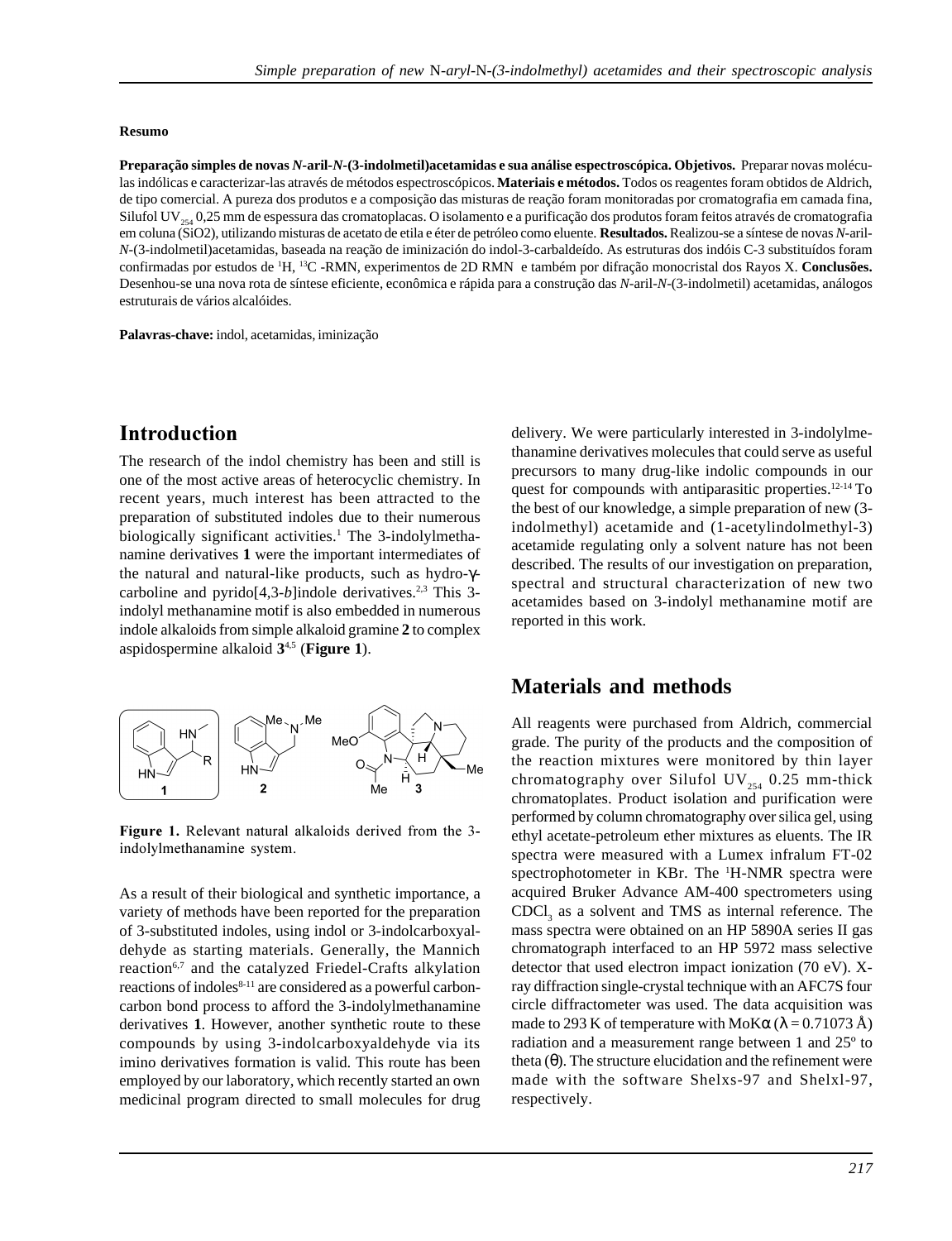### *N*-(3-Indolyden)-2-cyanoaniline (**6**)

A mixture of the indol-3-carbaldehyde **4** (1.18 g, 8.14 mmol), the 2-cyanoaniline **5** (1.15 g, 9.77 mmol), and the glacial AcOH (7.40 mL) was prepared in dry toluene (50 mL). The reaction mixture was stirred and refluxed for 8 hours with a Dean-Stark trap. Once the reaction mixture was allowed to room temperature, the precipitated solid was filtered and washed with petroleum ether. Then, it was dried to vacuum to obtain 1.90 g (7.76 mmol, 95%) of clean white and stable solid product 6.  $R_f$  0.44 (2:1) petroleum ether/ethyl acetate). Mp. 207-208 ºC. Anal. calcd for  $C_{16}H_{11}N_3$ : C, 78.35; H, 4.52; N, 17.13. M = 245.10. Found: C, 78.16; H, 4.67; N, 17.18. GC-MS:  $R_t = 29.34$ min;  $m/z$  (%): 245 (M<sup>+</sup>, 100), 218 (12), 190 (8), 142 (18), 116 (19), 89 (14). IR (KBr): 3386  $v_{(NH)}$ , 2222  $v_{(CN)}$ , 1612  $v_{(C=N)}, 1423 v_{(C=C)}, 1338 v_{(C-N)} cm^{-1}.$ 

### 2-*N*-[(1*H*-Indol-3-ylmethyl]aminobenzonitrile (**7**)

To an ethanol solution (100 mL) of 2.00 g (8.16 mmol) of the  $N-(3$ -indolyden)-2-cyanoaniline **6**, 1.54 g (40.7 mmol) of  $N$ a $BH_4$  in small proportions was slowly added to the reaction mixture. After the addition of the reductive agent, the reaction mixture was refluxed for 90 min. The reaction mixture was allowed to room temperature and diluted with 100 mL of distilled water to obtain the white precipitated solid, which was filtered and vacuum dried to obtain 1.40 g (5.97 mmol, 70%) of the product  $7. R<sub>f</sub> 0.43$  (3:1 petroleum ether/ethyl acetate). Mp. 148-149 ºC. Anal. calcd for  $C_{16}H_{13}N_3$ : C, 77.71; H, 5.30; N, 16.99. M = 247.11. Found: C, 77.53; H, 5.57; N, 16.90. GC-MS:  $R_t = 26.42$  min;  $m/z$ (%): 247 (M+·, 7), 207 (8), 149 (9), 130 (100), 118 (36), 102 (23), 91 (18). IR (KBr): 3402  $v_{(NH)}$ , 3352  $v_{(NH-indol)}$ , 2218  $V_{\text{(CN)}}$ , 1605  $V_{\text{(NH)}}$ , 1419  $V_{\text{(C=C)}}$ , 1335  $V_{\text{(C-N)}}$ cm<sup>-1</sup>; <sup>1</sup>H NMR (400 MHz): δ 8.12 (1H, br.s, H-N), 7.63 (1H, d, *J* = 7.8 Hz, 4-  $H_{indol}$ ), 7.22 (1H, dd,  $J = 8.8$ , 6.1 Hz, 5´-H<sub>Ar</sub>), 7.40-7.36 (3H, m, 2,5,6-H<sub>indol</sub>), 7.17-7.3 (2H, m, 7-H<sub>indol</sub>, 3<sup>-</sup>-H<sub>Ar</sub>), 6.81 (1H, d,  $J = 8.3$  Hz,  $6$ <sup>-</sup>H<sub>Ar</sub>), 6.68 (1H, t,  $J = 7.5$  Hz, 4<sup>-</sup>-H<sub>Ar</sub>), 4.84  $(1H, br.s, H-N)$ , 4.56  $(2H, d, J = 4.9 Hz, -CH<sub>2</sub>)$  ppm. <sup>13</sup>C NMR (100 MHz): δ 150.2, 136.3, 134.6 (+), 132.3 (+), 126.5, 122.7 (+), 122.5 (+), 119.9 (+) 118.6 (+), 117.1, 116.1 (+), 112.3, 111.3 (+), 110.9 (+), 95.6, 39.4 (-) ppm.

#### *N*-(2-Cyanophenyl)-*N*-(1*H*-indol-3-ylmethyl)acetamide (**8**)

A mixture of the amine **7** (1.00 g, 4.05 mmol), acetic anhydride (1.65 g, 16.20 mmol), and Et<sub>3</sub>N (1.22 g, 12.10) mmol) was prepared in dry toluene (20 mL). The reaction mixture was heated at 70 ºC for 3 hours. The reaction mixture was allowed to reach room temperature and was treated with 30 mL of aqueous  $Na, CO_3$  and extracted with ethyl acetate (3 x 30 mL). The organic layer was dried over  $Na<sub>2</sub>SO<sub>4</sub>$ and then concentrated in vacuum. The crude product was

purified through silica gel preparative chromatography with petroleum ether / ethyl acetate (10:1) to obtain a white solid acetamide 8 0.50 g (1.73 mmol, 43%).  $R_f$  0.43 (3:1) petroleum ether/ethyl acetate). Mp. 144-145 ºC. Anal. calcd for  $C_{18}H_{15}N_3O$ : C, 74.72; H, 5.23; N, 14.52. M = 289.33. Found: C, 74.64; H, 5.49; N, 14.37. GC-MS:  $R_{\text{t}}^{}$  = 27.94 min;  $m/z$  (%): 289 (M<sup>+</sup>, 12), 246 (3), 190 (8), 172 (23), 130 (100), 118 (22), 102 (11), 77 (9). IR (KBr): 3342  $v_{(NH)}$ , 2211  $v_{(C-N)}$ , 1701  $v_{(N-C)}$ , 1674  $v_{(N-H)}$ , 1450  $v_{(C=C)}$ , 1371  $v_{(C-N)}$  cm<sup>-1</sup>; <sup>1</sup>H NMR (400 MHz): δ 8.44 (1H, d, *J* = 8.0 Hz,  $6'$ -H<sub>Ar</sub>),  $7.57$  (1H, ddd,  $J = 7.7, 7.3, 1.1$  Hz, 4-H<sub>indol</sub>), 7.40-7.35 (4H, m, 5,7-H<sub>indol</sub>, 4<sup>2</sup>,5<sup>2</sup>-H<sub>Ar</sub>), 7.31 (ddd, *J* = 7.7, 7.3, 1.1 Hz, 6-H<sub>indol</sub>), 6.76-6.71 (2H, m, 2-H<sub>indol</sub>, 3'-H<sub>Ar</sub>), 4.95 (1H, br.s, H-N), 4.55 (2H, s, CH<sub>2</sub>), 2.58 (3H, s, Me) ppm. 13C NMR (100 MHz): δ 168.6, 149.2, 136.2, 134.1 (+), 132.8 (+), 128.9, 125.7 (+), 123.8 (+), 123.0 (+), 118.9 (+), 118.7 (+), 117.7, 117.2 (+), 116.4, 111.5 (+), 96.2, 39.3  $(+)$ , 23.9  $(-)$  ppm.

### *N*-(1-Acethyl-1*H*-indol-3-ylmethyl)-*N*-(2-cyanophenyl) acetamide (**9**)

A mixture of the amine **7** (0.50 g, 2.02 mmol), acetic anhydride (10.80 g, 98 mmol), and  $Et<sub>3</sub>N$  (0.44 g, 4.30 mmol) was heated at 100 °C for 3 hours. Then, the reaction mixture was allowed to reach room temperature and then treated with 50 mL of aqueous NaOH and extracted with ethyl acetate (3 x 30 mL). The organic layer was dried over  $\text{Na}_2\text{SO}_4$ and later dried in vacuum. Silica gel preparative chromatography (petroleum ether / ethyl acetate, 2:1) of the crude product afforded diacetamide **9** (0.53 g, 80%) as a white and stable solid.  $R_f$  0.50 (petroleum ether/ethyl acetate, 1:1). Mp. 124-125 °C. Anal. Calcd for  $C_{20}H_{17}N_3O_2$ : C, 72.49; H, 5.17; N, 12.68. M = 331.13. Found: C, 72.23; H, 5.33; N, 12.35. GC-MS:  $R = 28.52$  min;  $m/z$  (%): 331  $(M^+, 12)$ , 289 (7), 246 (7), 172 (9), 130 (100), 118 (10), 102 (7), 77 (7). IR (KBr): 2229  $v_{\text{(CN)}}$ , 1704  $v_{\text{(NC=0)}}$ , 1654  $v_{\text{(NC=0)}}$ , 1658  $v_{(N-H)}$ , 1454  $v_{(C-C)}$ , 1348  $v_{(C-N)}$  cm<sup>-1</sup>. <sup>1</sup>H NMR (400 MHz): δ 7.87 (1H, d, *J* = 8.0 Hz, 7-Hindol), 7.94 (1H, dd, *J* = 7.7 Hz, 4-H<sub>indol</sub>), 7.78-7.69 (6H, m, 3<sup>2</sup>, 4<sup>2</sup>, 5<sup>2</sup>-H<sub>Ar</sub>), 7.44 (2H, m, 6-Hindol), 7.36 (1H, s, 2-Hindol), 6.84-6.71 (2H, m, 5-Hindol,  $3'-H_{Ar}$ ), 5.10 (2H, s, CH<sub>2</sub>), 2.66 (3H, s, Me), 2.03 (3H, s, Me) ppm. 13C NMR (100 MHz): δ 169.4, 168.5, 144.7, 135.6, 134.4 (+), 133.9, 130.3 (+), 129.3, 128.8 (+), 125.4 (+), 123.7 (+), 118.9 (+), 117.3, 116.5 (+), 115.8, 113.1, 42.8 (-), 23.9 (+), 22.4 (+) ppm.

## **Results and discussion**

Aldimines are valuable starting materials not only for different N-containing heterocycles but also for diverse secondary heteroaromatic amines,<sup>15</sup> which represent good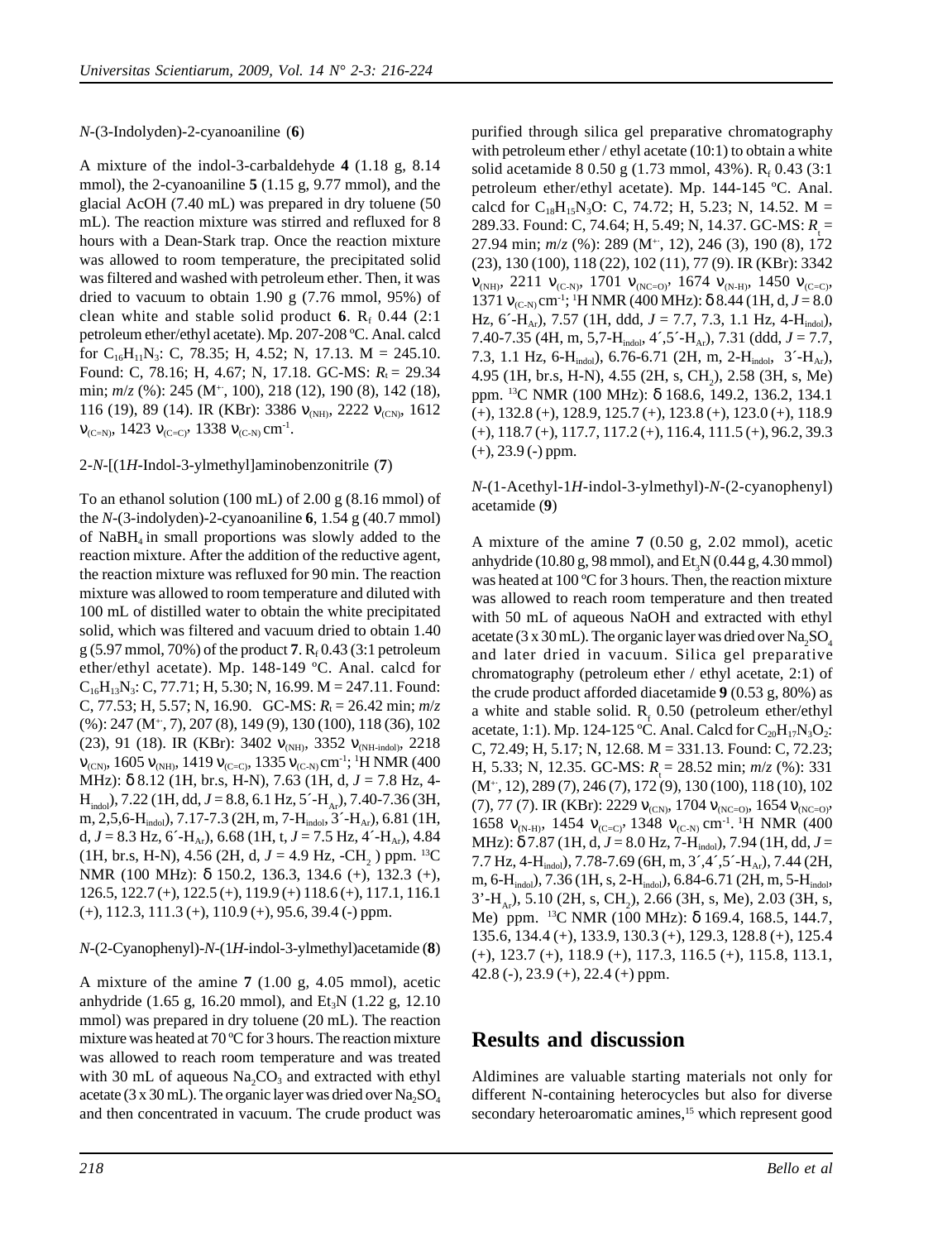candidates for bio-screening with diverse types of activities.16,17 Thus, the N-aryl imine **6**, the main starting material in this research, was prepared from commercially available 3-indolaldehyde (**4**) and 2-cyanoaniline (**5**), according to published methods.<sup>18,19</sup> This aldimine was obtained in 95 % as a white and stable solid. Since the reduction of aldimines with an excess of  $\text{NaBH}_4$  in methanol is still the reaction of choice to produce the secondary amines in reasonably good yield, we employed this method in our work. Thus, *N*-(2-cyanophenyl)-*N*-(3 indolylmethyl)amine (**7**) was prepared as a white solid in 70 % yields after purification through recrystallization (**Figure 2**). Since this amine has interesting structural elements to use in the synthesis of different indolic heterocycles, we studied its acetylation reaction with acetic anhydride. Firstly, to a stirred solution of amine **7** in toluene as a solvent and in the presence of  $Et<sub>3</sub>N$ , excessive acetic anhydride is added and refluxed during the appropriate period of time to allow the *N*-(2-cyanophenyl)-*N*-(3 indolmethyl)acetamide (**8**) synthesis in acceptable yields (45-50 %). Then, the acetylating reaction between the amine and excess acetic anhydride in the presence of  $Et<sub>3</sub>N$ at 100 °C without an organic solvent (toluene) was performed. After usual workup, diacetylated indole **9** was obtained in good yields (80-85 %). Therefore, a simple change in the reaction conditions could afford different acetamides based on the 3-indolyl methanamine motif (**Figure 2**). This developed selective process represents a good protocol for the synthetic organic chemistry, especially within those processes requiring a particular position protection.

The structures of the C-3 substituted indoles **7-9** were confirmed on the basis of analytical and spectral data and were supported by inverse-detected 2D NMR experiments. The compound **7** IR spectrum characteristic absorption bands were observed at  $3402$  and  $3352$  cm<sup>-1</sup>, assignable to tension vibrations  $CH_2$ -N-H and N-H<sub>indol</sub> respectively. Its <sup>1</sup>H NMR spectrum displays a duplet at  $d$  4.56 ppm ( $J = 4.9$ ) Hz) ppm corresponding to two protons coupling with the neighbor N-H proton (br. s, 4.84 ppm), which suggest the presence of the methylenic unit linked to the N-H function. The peaks at d 7.17-7.3 (H-7), 7.36-7.40 (H-5, H-2, H-6), and 7.63 (H-4) ppm showed the presence of aromatic protons of the indole moiety. The 13C NMR spectra, also showed all expected characteristic peaks at d  $39.4 \text{ (CH}_2)$ , 117 (CN), and 95.6-150.2 (aromatic carbons).

The compound **8** gave a molecular ion peak  $M^{+}$ , at  $m/z$  289, suggesting the molecular formula  $C_{18}H_{15}N_3O$ , and indicating the acetyl group coupling with **7**. The acetamide **8** displayed characteristic infrared absorption bands with a single amine absorption band at  $3342 \text{ cm}^{-1}$  and with a carbonyl signal at  $1701$  cm<sup>-1</sup> suggesting the acetylation reaction involvement of the  $CH_2$ -N; this is the band appearing at high wave number of the corresponding N-H<sub>indol</sub> vibration tension in the IR spectrum. Its <sup>1</sup>H NMR spectra analysis showed a singlet at 2.58 ppm corresponding to three protons which belong to the acetyl group and another singlet at 4.55 ppm due to the presence of the methylenic  $3\text{-CH}_2$ -N indolic protons. This signal's multiplicity is explained by assuming the proton N-H next to it, substituted now for the acetyl group, which leaves no possibility to H,H coupling, while it does happen



Figure 2. Preparation of *N*-aryl-*N*-(3-indolmethyl)acetamides.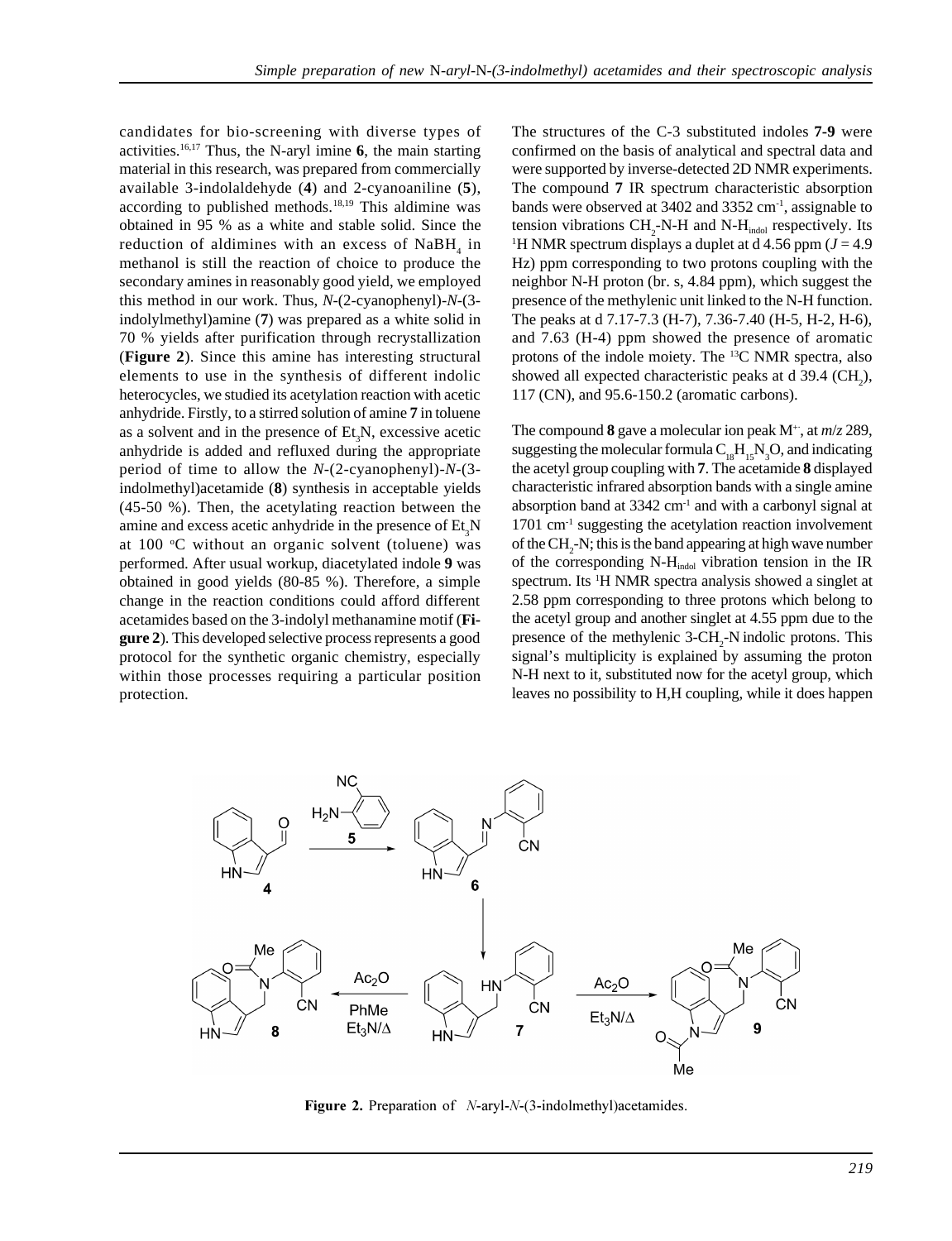with the amine **7**. The 13C NMR spectrum of the acetamide **8** displayed characteristic carbonyl signal at 168 ppm, this is strong evidence to an acetyl group bonded to the molecule; in addition to a signal at 39.3 and 23.9 ppm, showing the presence of  $\mathrm{CH}_2^{}$  and  $\mathrm{CH}_3^{}$  in the molecule. Introduction of an acetyl group into the molecule affects the H-6´ chemical shift from the aromatic moiety; this is 116 ppm to the compound **7** an 123 ppm to the acetamide **8**. The signal at 39.3 ppm for  $CH_2$ -N has been distinguished on the basis of the DEPT-135 experiment. On the basis of these spectral studies, compound **8** was characterized as the *N*-(2 cyanophenyl)-*N*-(1*H*-indol-3-ylmethyl)acetamide.

The new compound **9** gave a molecular ion peak at *m*/*z* 331, corresponding to the molecular formula  $\text{C}_{20}\text{H}_{17}\text{N}_{3}\text{O}_{2}$ as indicated by its EI-MS. The loss of 43 units (one acetyl group) generates the same mass spectrum as the acetamide **8**. The IR spectrum shows bands at 1704 and 1654 cm-1, assignable to two carbonyl groups. The N-H absorption bands were not observed in the region of  $3300-3400$  cm<sup>-1</sup>. The <sup>1</sup>H NMR spectrum showed, as expected, two singlets at d 22.4 and 23.9 ppm, which integrated three protons each. To the methylenic protons case, they appeared to be diasterotopic resonating at the high field frequencies d 4.75 and 5.46 ppm with a coupling constant  $J = 15$  Hz, usual constant value to a germinal coupling. Of course, the aromatic protons were also assigned. The 13C NMR spectrum showed all expected characteristic peaks at d 169.4 (ArN-CO-), 168.5 (Ar<sub>indol</sub>N-CO-) ppm, in addition to a signal at  $\delta$ 117.3 ppm showing the presence of  $TC \equiv N$  in the molecule. Besides, methyl carbons at  $23.9$  ( $Ar<sub>indol</sub>NCO CH_3$ ) and 22.4 (ArNCO-CH<sub>3</sub>) ppm and the methylene carbon at d 42.8 ppm were also displayed in the 13C NMR.

With respect to the characterization of the diacetamide 9, through X-ray diffraction, the monoclinic system was determined with the compound crystallized at 25ºC from heptane-ethyl acetate (2:1) (**Figure 3**).

The crystallized material has the following cell constants:  $a = 11.1184(19)$  Å,  $b = 8.0048(13)$  Å,  $c = 20.534(4)$  Å, and space group  $P 2/n$  (Table 1), possessing the different bond lengths of the molecule constituent atoms was also extracted with this technique (Table 2).



Figure 3. X-Ray structure of the diacetamide 9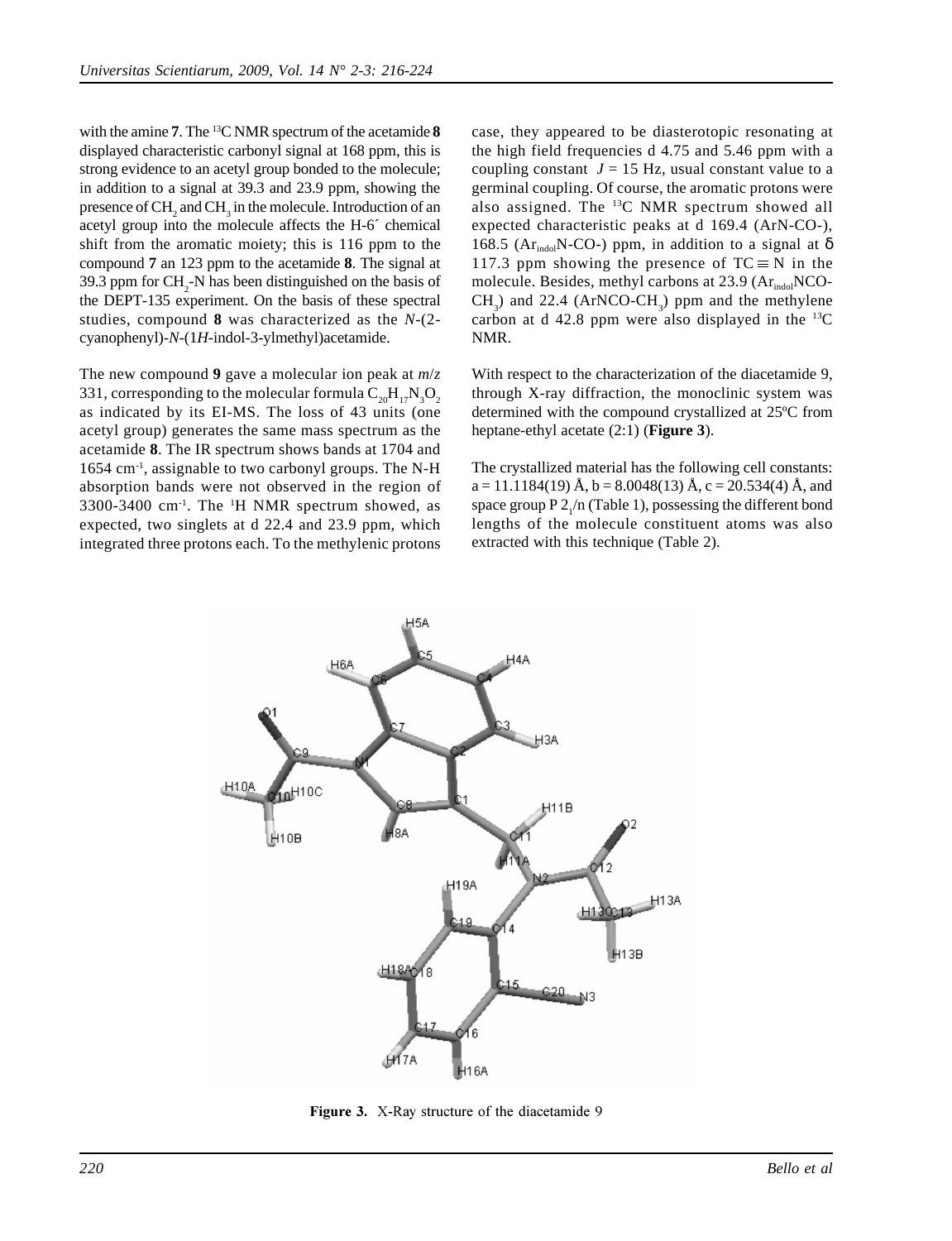| <b>Crystal morphology</b> | White parallelepiped                                                                                                                  |  |
|---------------------------|---------------------------------------------------------------------------------------------------------------------------------------|--|
| Chemical formula          | $C_{20}H_{17}N_3O_2$                                                                                                                  |  |
| Molecular weight          | 331.13                                                                                                                                |  |
| Crystal system            | Monoclinic                                                                                                                            |  |
| Space group               | P21/n                                                                                                                                 |  |
| Cells constants           | $a = 11.1184(19)$ Å, $b = 8.0048(13)$ Å and $c =$<br>20.534(4) Å, $\alpha = 90^{\circ}$ , $\beta = 94.281(4)$ , $\gamma = 90^{\circ}$ |  |
| Volume                    | $1822.4(5)$ Å <sup>3</sup>                                                                                                            |  |
| Absorption coefficient    | $0.082$ mm <sup>-1</sup>                                                                                                              |  |
| Density                   | 1.244 Mg m <sup>-3</sup>                                                                                                              |  |
| Temperature               | 293(2) K                                                                                                                              |  |
| Range for data collection | 1.99-28.09                                                                                                                            |  |
| Index range               | $h = -13 \rightarrow 28$ , $k = -9 \rightarrow 7$ , $l = -23 \rightarrow 23$                                                          |  |
| $\mathbf R$               | 0.0567                                                                                                                                |  |
| <b>Rw</b>                 | 0.0582                                                                                                                                |  |
| Threshold expression      | $>2$ sigma(I)                                                                                                                         |  |
| Diffraction radiation     | $M_{\rm o}K\alpha$                                                                                                                    |  |
| λ                         | $0.71070$ Å                                                                                                                           |  |

**Table 1. Crystal data and structure refinement parameters of diacetamide 9**

From these data, the different bond lengths of the two amide bonds present within the structure were as expected. Even knowing the double bond character of the amide bonds, in this case, the amide bond distance between the aliphatic nitrogen N2 and C12 is  $1.364 \text{ Å}$ , while the distance between the aromatic nitrogen N1 and C9 is 1.388 Å. These data correspond with the idea that the amide bond N2-C12 is shorter because of the electron withdrawing inductive effect from the  $\alpha$ -cyanophenyl substituent and the possibility of the nitrogen non-shared electrons to be delocalized on the amide bond through a mesomeric effect giving this bond a stronger double bond character.

From these data, the different bond lengths of the two amide bonds present within the structure were as expected. Even knowing the double bond character of the amide bonds, in this case, the amide bond distance between the aliphatic nitrogen N2 and C12 is 1.364 Å, while the distance between the aromatic nitrogen N1 and C9 is 1.388 Å. These data correspond with the idea that the amide bond N2-C12 is shorter because of the electron withdrawing inductive effect from the  $\alpha$ -cyanophenyl substituent and the possibility of the nitrogen non-shared electrons to be delocalized on the amide bond through a mesomeric effect giving this bond a stronger double bond character.

On the other hand, the amide bond N1-C9 is longer because the nitrogen non-shared electrons are involved with the aromatic system and they are not so available to be delocalized on the amide bond giving it less double bond character.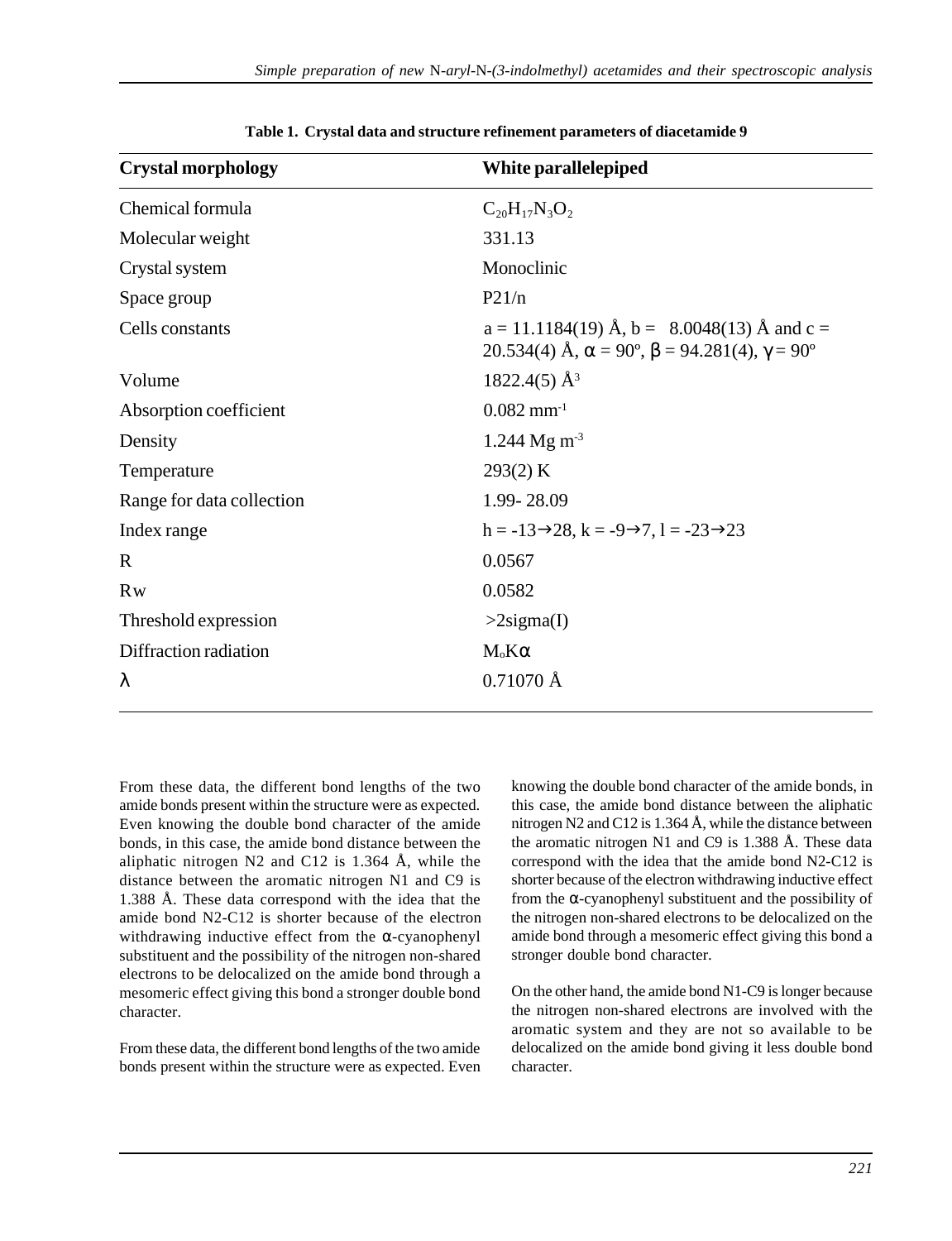| <b>Number</b>           | Atom 1                     | Atom 2            | Length $(\AA)$ |
|-------------------------|----------------------------|-------------------|----------------|
| $\,1$                   | ${\rm O}1$                 | C9                | 1.220          |
| $\overline{c}$          | O2                         | C12               | 1.221          |
| $\overline{\mathbf{3}}$ | $\mathbf{N}1$              | $\mathbf{C}7$     | 1.415          |
| $\overline{4}$          | $\mathbf{N}1$              | C8                | 1.405          |
| 5                       | $\mathbf{N}1$              | C <sub>9</sub>    | 1.388          |
| $\sqrt{6}$              | N2                         | C11               | 1.473          |
| $\overline{7}$          | N2                         | C12               | 1.364          |
| $\,8\,$                 | N2                         | C14               | 1.430          |
| 9                       | N3                         | C20               | 1.143          |
| 10                      | $\mathop{\rm C}\nolimits1$ | C2                | 1.449          |
| 11                      | $\mathop{\rm C}\nolimits1$ | C8                | 1.338          |
| 12                      | $\mathop{\rm C}\nolimits1$ | C11               | 1.489          |
| 13                      | C <sub>2</sub>             | C <sub>3</sub>    | 1.385          |
| 14                      | C <sub>2</sub>             | C7                | 1.404          |
| 15                      | C <sub>3</sub>             | H <sub>3</sub> A  | 0.931          |
| 16                      | C <sub>3</sub>             | C <sub>4</sub>    | 1.371          |
| 17                      | C <sub>4</sub>             | H <sub>4</sub> A  | 0.929          |
| 18                      | C <sub>4</sub>             | C <sub>5</sub>    | 1.378          |
| 19                      | C <sub>5</sub>             | H <sub>5</sub> A  | 0.931          |
| $20\,$                  | C <sub>5</sub>             | C6                | 1.377          |
| 21                      | C6                         | H <sub>6</sub> A  | 0.930          |
| $22\,$                  | C6                         | $\mathbf{C}7$     | 1.384          |
| 23                      | C8                         | H <sub>8</sub> A  | 0.930          |
| 24                      | C9                         | C10               | 1.481          |
| 25                      | C10                        | H10A              | 0.960          |
| 26                      | C10                        | H10B              | 0.961          |
| $27\,$                  | C10                        | H10C              | 0.961          |
| $2\sqrt{8}$             | C11                        | H11A              | 0.971          |
| 29                      | C11                        | H11B              | 0.971          |
| 30                      | C12                        | C13               | 1.497          |
| 31                      | C13                        | H <sub>13</sub> A | 0.961          |
| 32                      | C13                        | H13B              | 0.960          |
| 33                      | C13                        | H <sub>13</sub> C | 0.960          |
| 34                      | C14                        | C15               | 1.387          |
| 35                      | C14                        | C19               | 1.364          |
| 36                      | C15                        | C16               | 1.388          |
| 37                      | C15                        | C20               | 1.427          |
| 38                      | C16                        | H <sub>16</sub> A | 0.930          |
| 39                      | C16                        | C17               | 1.363          |
| 40                      | C17                        | H17A              | 0.929          |
| 41                      | C17                        | C18               | 1.360          |
| 42                      | C18                        | C18A              | 0.929          |
| 43                      | C18                        | C19               | 1.397          |
| 44                      | C19                        | H <sub>19</sub> A | 0.931          |

**Table 2. Bond lengths between the molecule atoms of diamide 9.**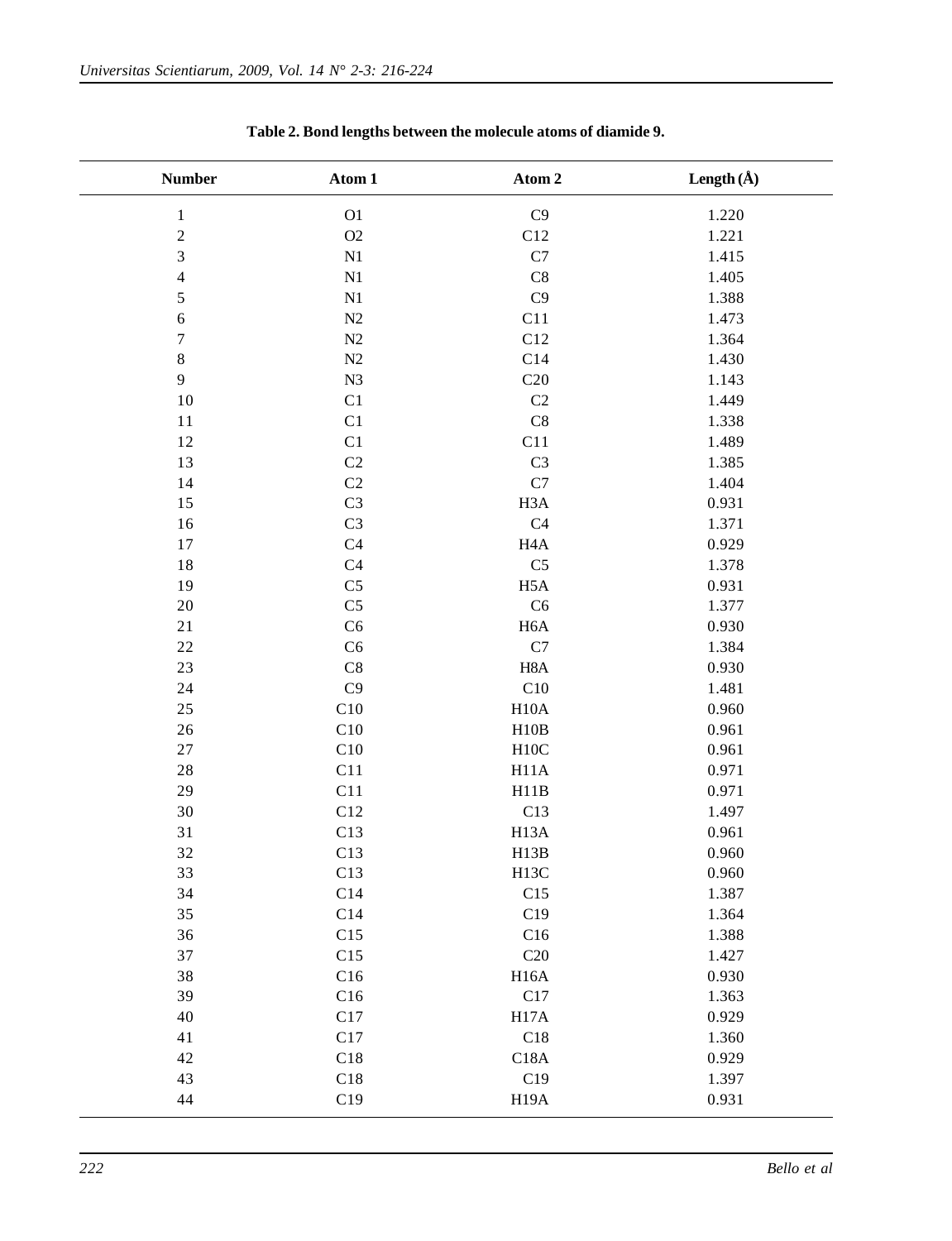# **Conclusions**

An efficient, economic, and fast synthetic route was designed for the construction of the *N*-aryl-*N*-(3 indolmethyl)acetamides incorporating the indolic core, structural analogues of some alkaloids. The acylation method is worth as a regioselective process because the variations in conditions lead to the mono- or di-acetamide. The compound characterization through different techniques gives evidence enough and strong support with regard to the success of the proposed scheme.

## **Financial support**

The authors are grateful to the *Research Center of Excellence* CENIVAM (Grant COLCIENCIAS No. 432- 2004) for the support to the project.

## **Conflict of interests**

The authors are in agreement with the results published in this article and claim no conflicts of interest with the same.

# **References**

- 1. Sundberg RJ. The Chemistry of Indoles; San Diego: Academic Press; 1996.
- 2. Wynne JH, Stalick W.M. Synthesis of 3-[(1-Aryl) aminomethyl]indoles. *The Journal of Organic Chemistry* 2002; **67** (16): 5850-5853.
- 3. Molina P, Alcantara J, Lopez-Leonardo C. Regiospecific preparation of  $\alpha$ -carbolines andpyrimido [3, 4a]indole derivatives by intramolecular ring-closure of heterocumulene-substituted indoles. *Tetrahedron*. 1996; **52** (16): 5833-5844.
- 4. Phytochemical Dictionary. A Handbook of Bioactive Compounds from Plants,. Harborne JB, Baxter H. (Editores) London-Washington: Taylor & Francis; 1993.
- 5. Snyder HR, Smith CW, Sterwart JM. Carbon-Alkylation with Quaternary Ammonium Salts. A New Approach to the Synthesis of Compounds Containing the α-Indolemethylene Group. *Journal of the American Chemistry Society.* 1944; **66** (2): 200-204.
- 6. Brehm WJ, Lindwall HG. The preparation of Mannich bases related to Gramine. *The Journal of Organic Chemistry.* 1950; 15 (3): 685-687.
- 7. Dai HG, Li JT, Li TS. Efficient and Practical Synthesis of Mannich Bases Related to Gramine Mediated by Zinc Chloride. *Synthetic Communications*. 2006; **36** (13): 1829-1835.
- 8. a) Ke B, Qin Y, He Q, Huang Z, Wang F. Preparation of bisindolylalkanes from N-tert-butanesulfinyl aldimines. *Tetrahedron Lettetrs*. 2005; **46** (10): 1751-1753.
- 9. Zhao JL, Liu L, Zhang HB, Wu YC, Wang D, Chen YJ. Three-Component Friedel-Crafts Reaction of Indoles, Glyoxylate, and Amine under Solvent-Free and Catalyst-Free Conditions - Synthesis of (3-Indolyl)glycine Derivatives. *Synlett.* 2006; (1): 96-100.
- 10. Jiang B, Huang Z.-G. Synthesis of á-(3-Indolyl)glycine Derivatives via Spontaneous Friedel-Crafts Reaction between Indoles and Glyoxylate Imines. *Synthesis*. 2005; (13): 2198-2204.
- 11. Shirakawa S, Kobayashi S. Carboxylic Acid Catalyzed Three-Component Aza-Friedel-Crafts Reactions in Water for the Synthesis of 3-Substituted Indoles. *Organic Letters.* 2006; **8** (21): 4939-4942.
- 12. Kouznetsov VV, Vargas Méndez LY, Tibaduiza B, Ochoa C, Montero Pereira D, Nogal Ruiz JJ, Portillo C.F, Gómez AB, Bahsas A, Amaro-Luis J. 4-Aryl (benzyl)amino-4-heteroarylbut-1-enes as Building Blocks in Heterocyclic Synthesis. 4.1 Synthesis of 4, 6-Dimethyl-5-nitro(amino)-2-pyridylquinolines and their Antiparasitic Activities. *Archiv der Pharmazie*. 2004; **337** (3): 127-132.
- 13. Kouznetsov V, Rodríguez W, Stashenko E, Ochoa C, Vega C, Rolón M, Montero Pereira D, Escario J. A, Gómez Barrio A. Transformation of Schiff Bases Derived from alpha-Naphthaldehyde. Synthesis, Spectral Data and Biological Activity of New-3-Aryl-2-(alpha-naphtyl)-4-thiazolidinones and N-Aryl-N-[1- (alpha-naphthyl)but-3-enyl]amines. *Journal of Heterocyclic Chemistry.* 2004; **41** (6): 995-999.
- 14. Vargas MLY, Castelli MV, Kouznetsov VV, Urbina GJM, López SN, Sortino M, Enriz RD, Ribas JC, Zacchino SA. In vitro antifungal activity of new series of homoallylamines and related compounds with inhibitory properties of the synthesis of fungal cell wall polymers. *Bioorganic & Medicinal Chemistry*. 2003; **11** (7): 1531-1550.
- 15. Hutchins RO, Hutchins MK. Comprehensive Organic Synthesis, Oxford: Pergamon Press; 1991.
- 16. Kleemann A, Engel J. Pharmaceutical Substances, New York: Thieme; 1999.